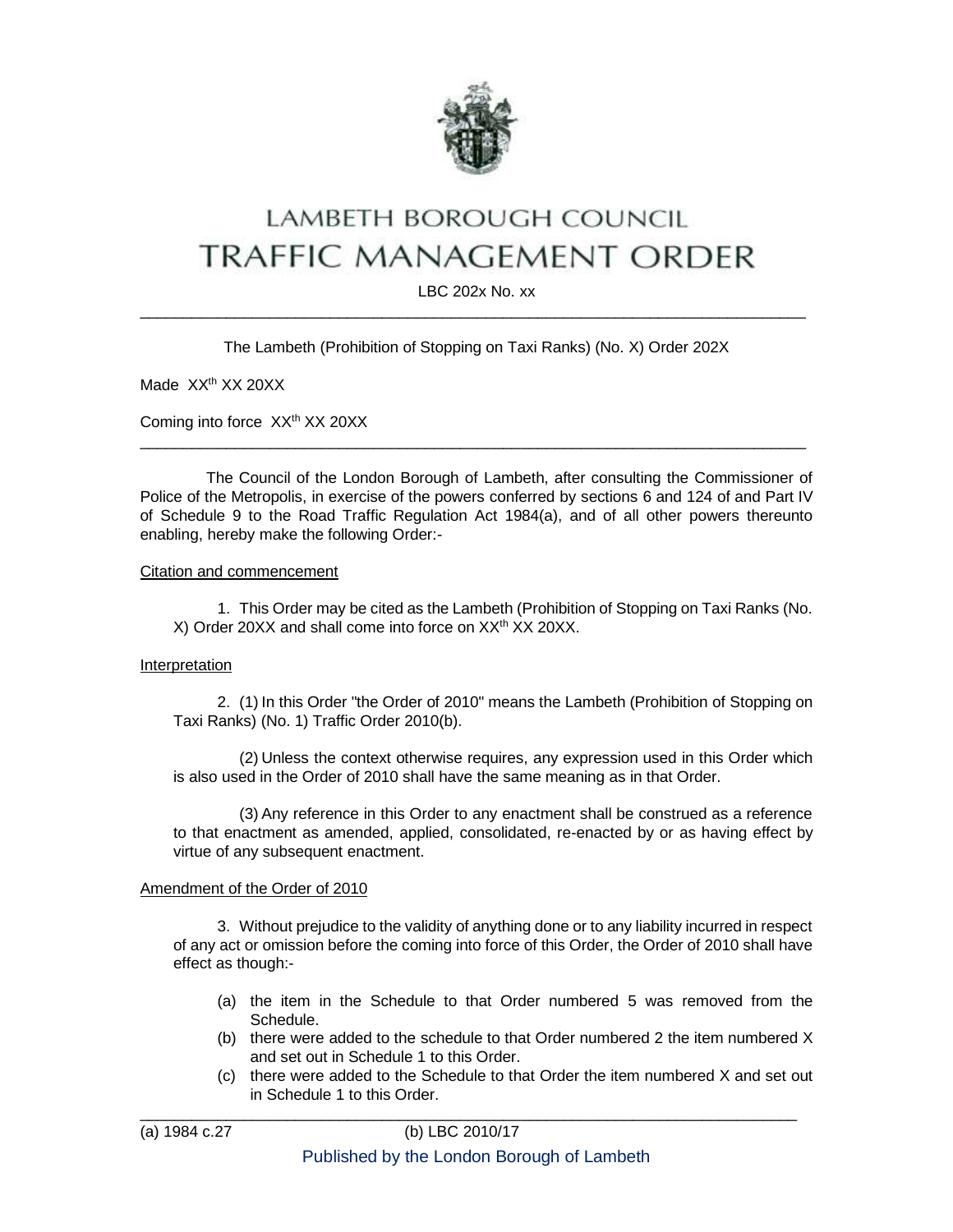Dated this xx day of xx 202x.

Ben Stevens Highway Network Manager